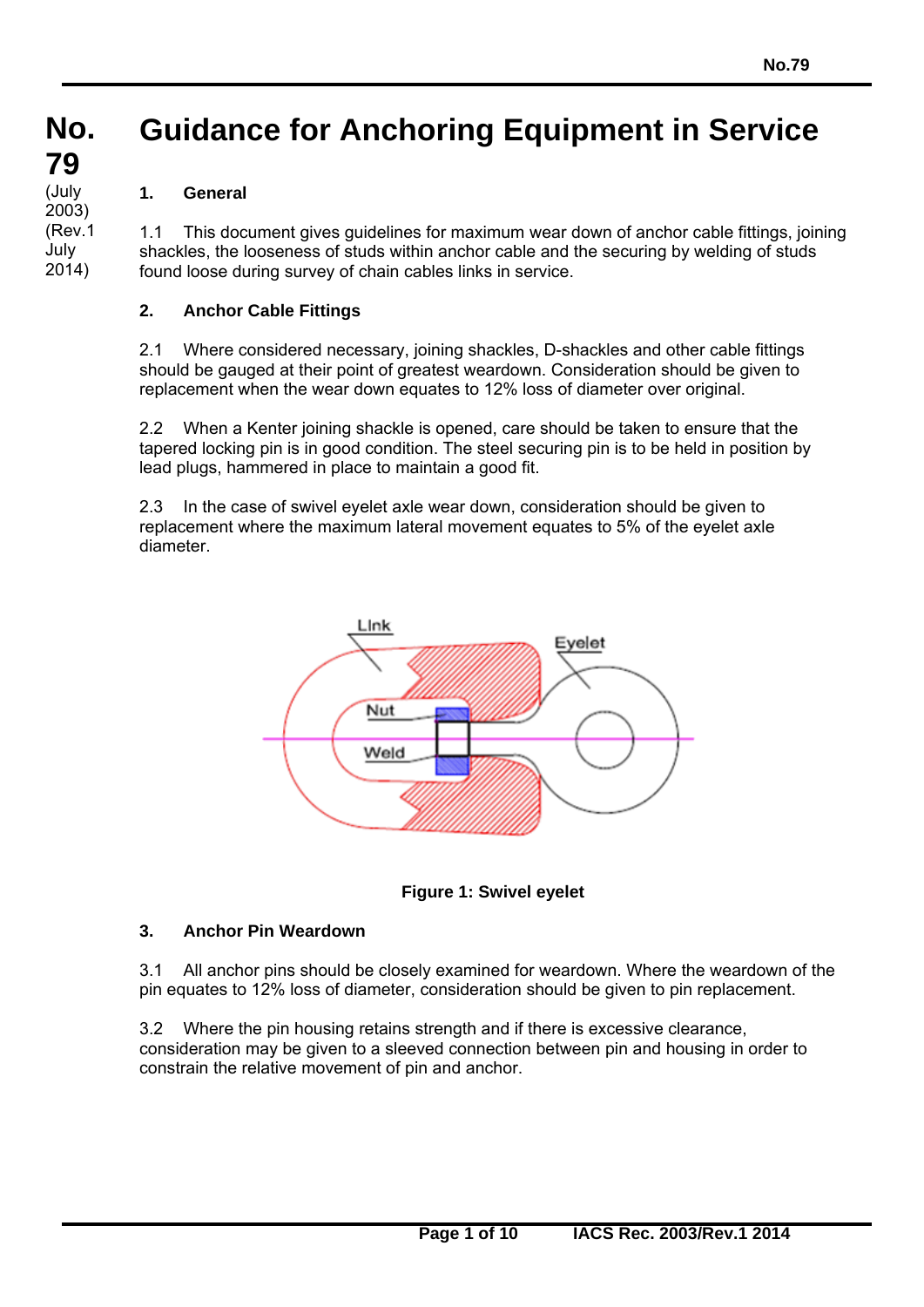# **4. The Looseness of Studs in Anchor Chain Cable**

4.1 During the Special Survey Hull (SSH) when the anchor chains are ranged, gauged and examined, there should be no looseness of studs within links of the anchor cable. Where loose studs exist, the affected cable should be replaced, or where considered feasible, welded in accordance with the procedure specification below.

4.2 Loose studs in anchors cable found prior to the Special Survey may be permitted, subject to the following criteria:

| Maximum Axial Stud movement               | $-3\%$ of cable diameter |
|-------------------------------------------|--------------------------|
| Maximum Lateral Stud movement             | $-5\%$ of cable diameter |
| Maximum gap between Link and Stud $-3$ mm |                          |

4.3 Where studs are missing from the anchor cable, the lengths of affected cable should be replaced.

## **5. The Securing by Welding of Chain Cable Studs in Service**

5.1 Where it is proposed to secure loose anchor cable studs by welding, the proposal for repair is to be submitted to the Surveyor for evaluation and approval. The approval will be based on the conditions of the link to be repaired and of remaining links (see para. A1.6 Permissible Weardown of Stud Link Chain Cable for Bower Anchors in UR A1).

5.2 Any such repairs should be carried out in a clean environment as far as practicable. The attachment of earthing straps to cable links should be specially considered prior to welding.

#### **6. Welding Procedure Specification**

6.1 Welds are to be made in accordance with a qualified and approved welding procedure and accepted by the Surveyor.

6.2 Welding consumables used are to be approved with grading 3 or 3Y. For Grades 1 and 2 chain cables consumables should have low hydrogen grading H15 or better and for Grade 3 chain cables a very low hydrogen grading of H5 or better.

6.3 A preheating temperature suitable to limit hardness and to prevent the risk of cold cracks is to be applied. In general the following applies:

- Grade 1 and  $2: 100^{\circ}$ C
- Grade 3: 175°C

 $\overline{a}$ 

6.4 The welding practice and the welding parameters are to be selected to permit a large single weld deposit to be made. A temper bead at the stud side is allowed and may be advisable depending on the link grade.

6.5 After welding, links should be wrapped to allow a slow cooling.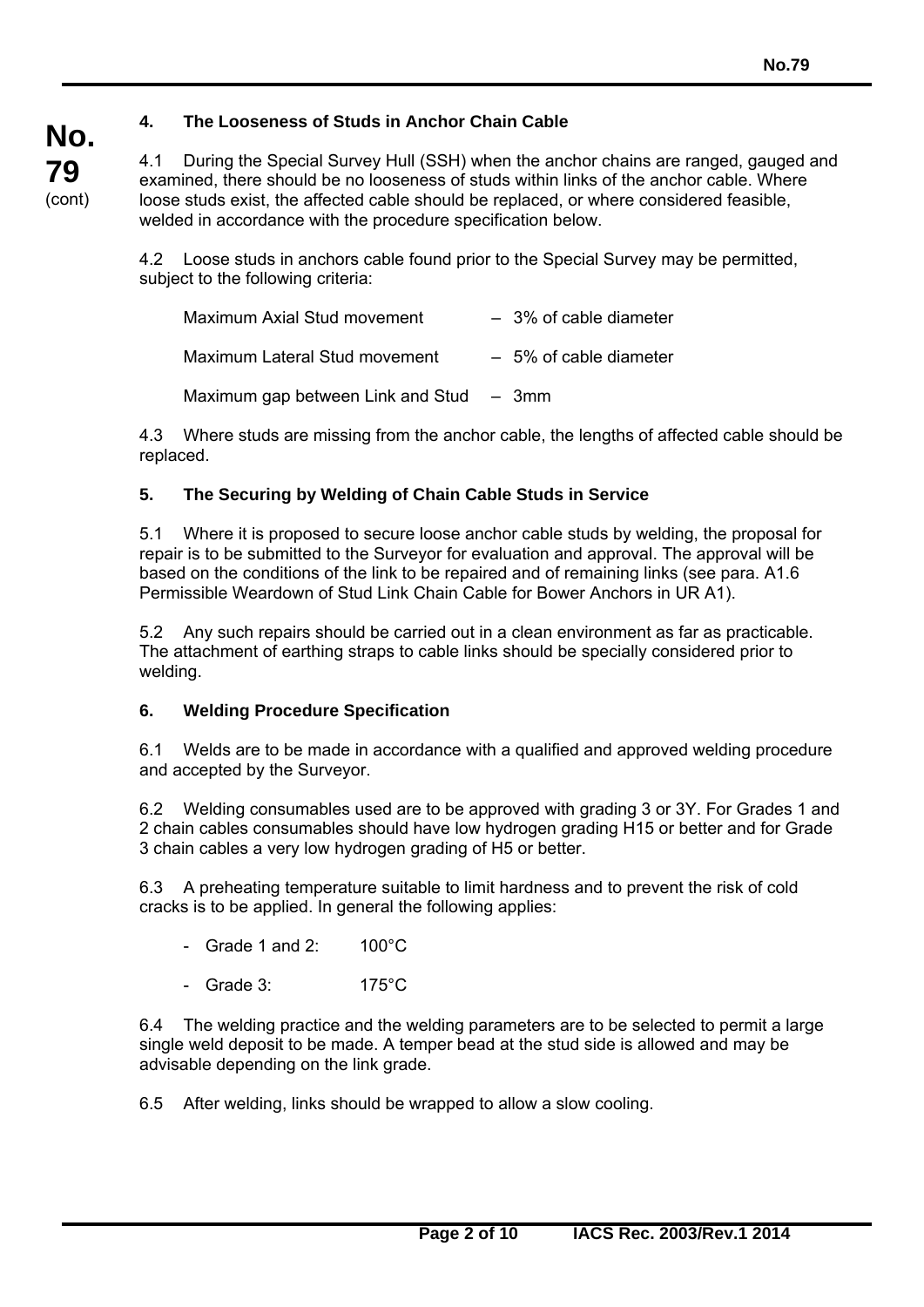# **7. Welding Procedure Approval Tests**

7.1 The approval test procedure should be representative of the actual welding conditions. The scope of testing of the test sample should include macrosection test specimens and hardness measurements.

7.2 The hardness of the weld metal and of the heat affected zone should not exceed:

- 380 Hv10 for Grade 1 and Grade 2 chain cables and for Grade 3 chain cables in the normalized and normalized and tempered conditions.
- 420 Hv10 for Grade 3 chain cables in the quenched and tempered condition.

#### **8. Repair Procedure**

**No.** 

**79**  (cont)

> 8.1 The abutting surfaces of the link and stud to be welded are to be ground to produce a good fit with an acceptable root gap to prevent cracking. The surfaces are to be free from moisture, grease, rust etc., just prior to welding.

8.2 Magnetic particle examination to check that the link is free from cracks is to be performed before welding at Surveyor satisfaction.

8.3 Welding is to be performed by qualified welders.

8.4 Welding consumables are to be dried adequately prior to welding in accordance with manufacturer's recommendation.

8.5 In general the stud should be welded at the end opposite to the flash butt weld of the link and it should be welded completely around the circumference.

8.6 All weld stop-starts shall be grounded to remove any defects and to blend smoothly with the base material.

#### **9. Examination**

 $\overline{a}$ 

9.1 All welds are to be subjected to visual and magnetic or liquid particle examination. In the case of Grade 3 chain cables, inspection is recommended to be delayed for at least 48 hours after the weld has cooled to ambient temperature.

9.2 Studs should be located in the links centrally and at right angles to the sides of the link.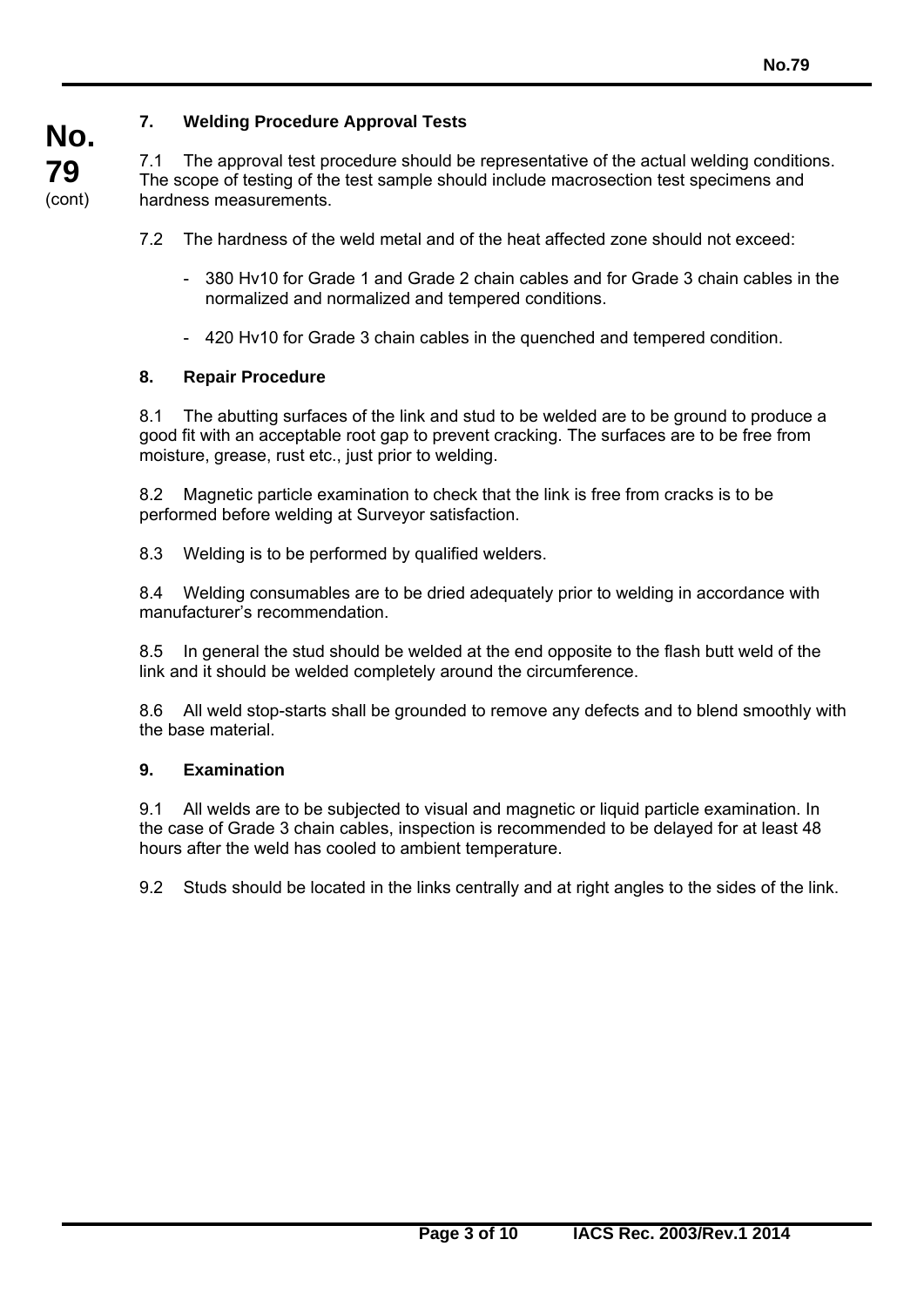**Annex Anchor and Anchor Chain Terminology**





- 1. Crown / Shackle
- 2. Shank
- 3. Flukes

- 4. Crown pin
- 5. Crown plate
- 6. Anchor chain with swivel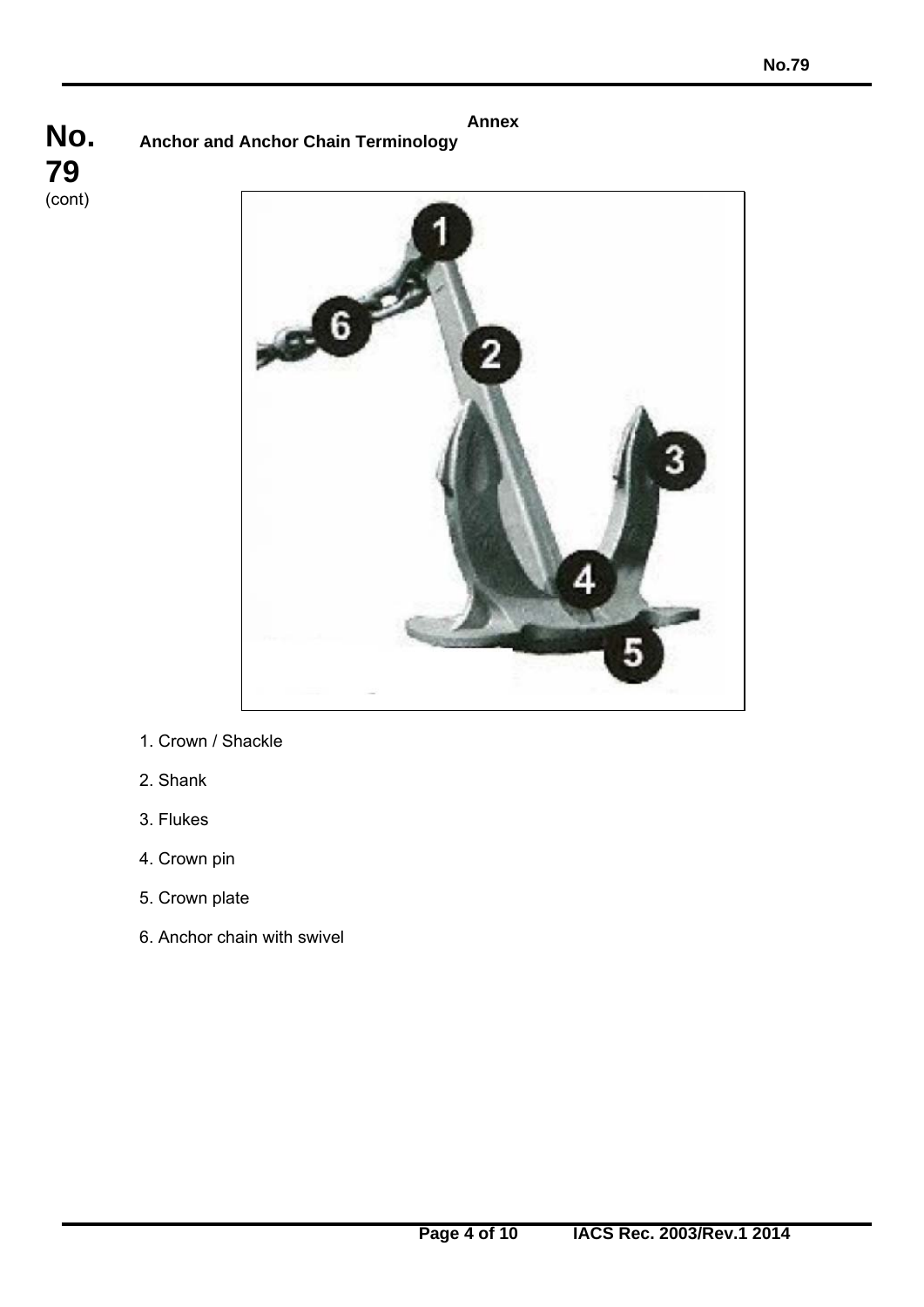**Fore Runner (End Length or Guy Pendant) Terminology** 

**No. 79**  (cont)



- 1. Anchor shank
- 2. Link shackle
- 3. Swivel

- 4. Open link
- 5. Enlarged link
- 6. Kenter shackle
- 7. Anchor shackle (Crown shackle)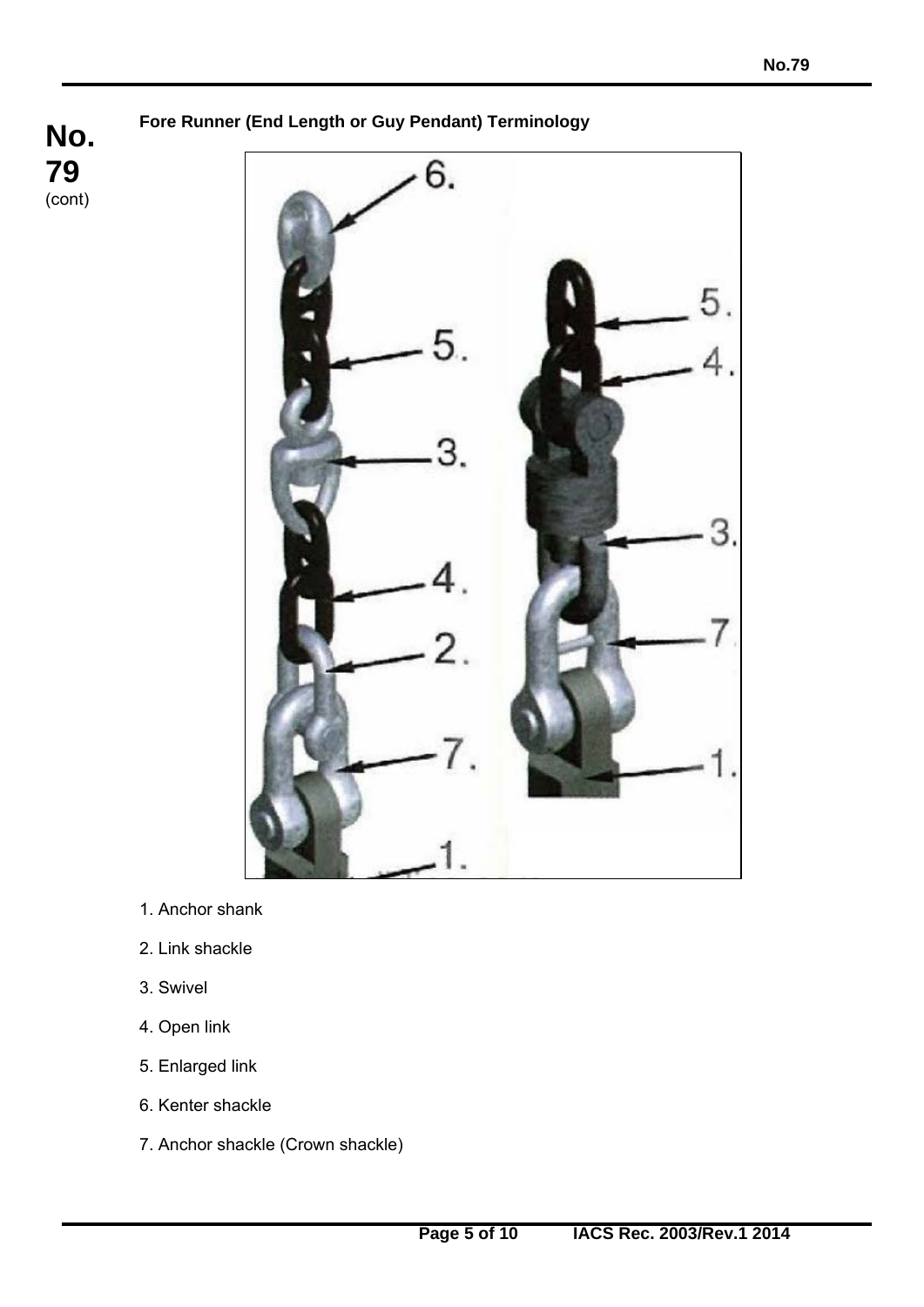**No. 79**  (cont)

# **Anchor Chain Links Typical Design of Anchor Chain Links**



Note:

 $\overline{a}$ 

All dimensions are shown as multiples of the nominal diameter d of the common link. The dimensions in brackets may be chosen for end studless links in outboard end swivel pieces.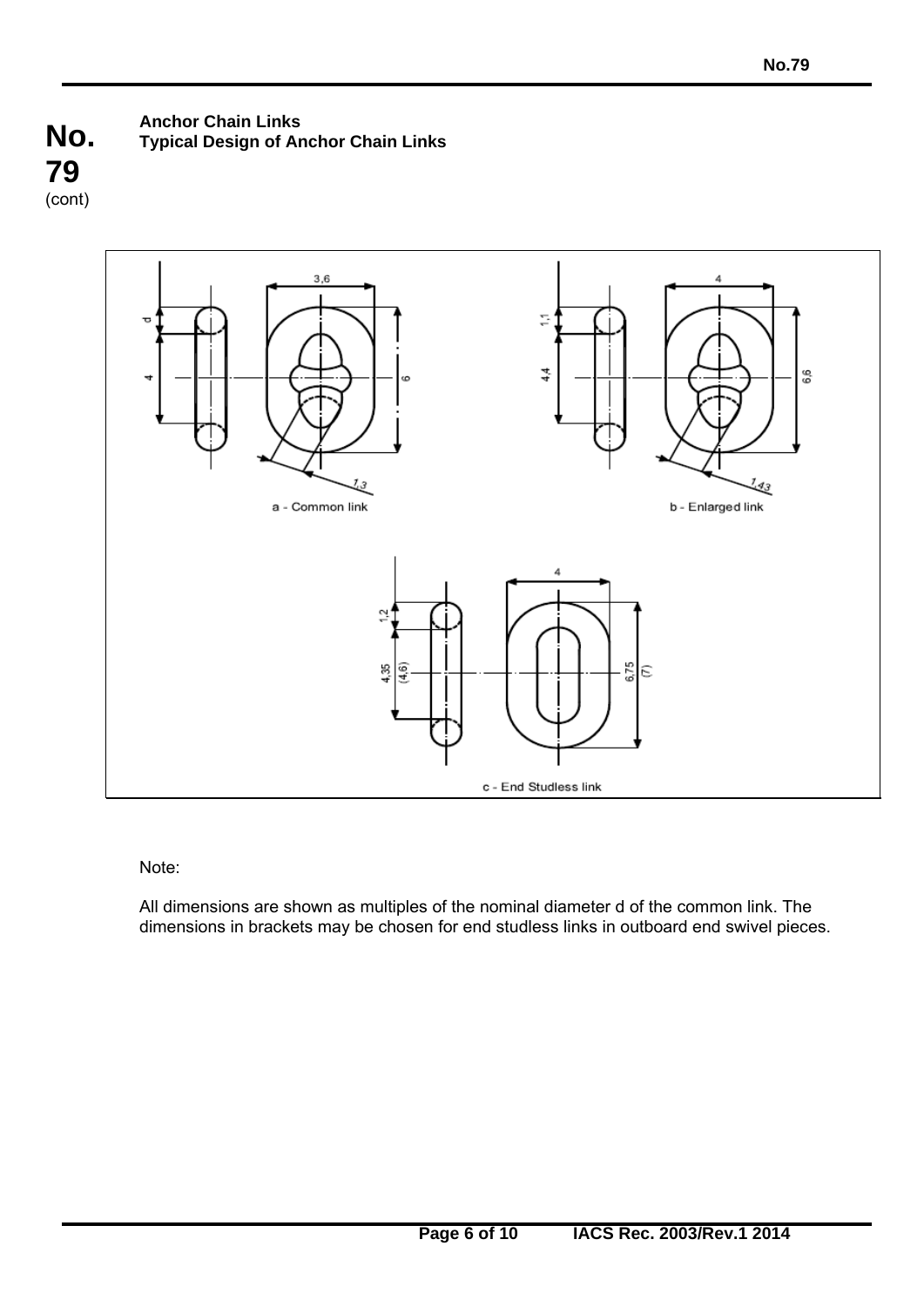#### **No. 79 Anchor Chain Link and Shackles Typical Measurements**

(cont)

1) Anchor chain calibration – location of the chain link measurements and wearing limits



- 2) Loose stud of anchor chain links location of the measurements
- a) Maximum lateral stud movements

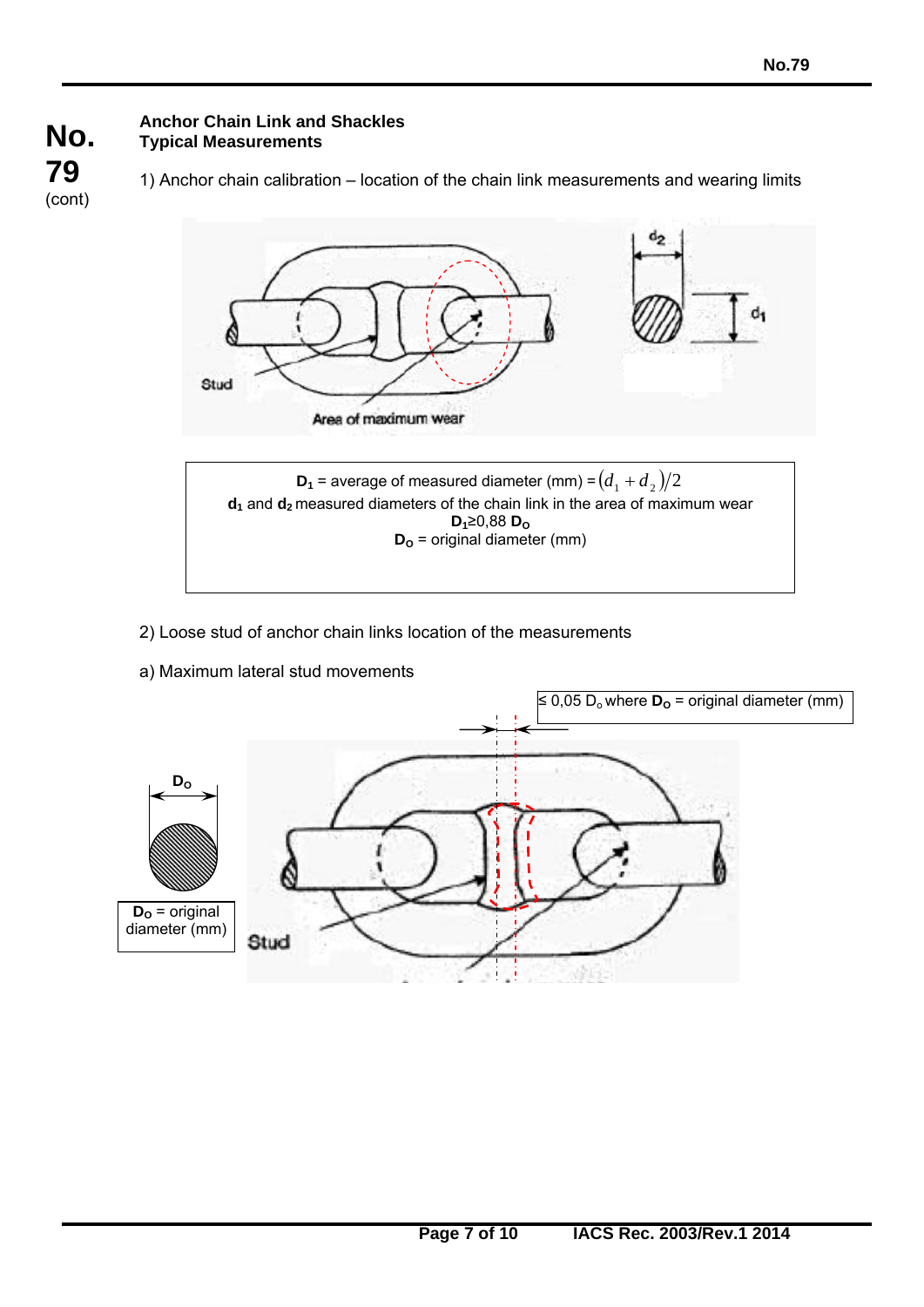

c) Maximum gap between Link and Stud

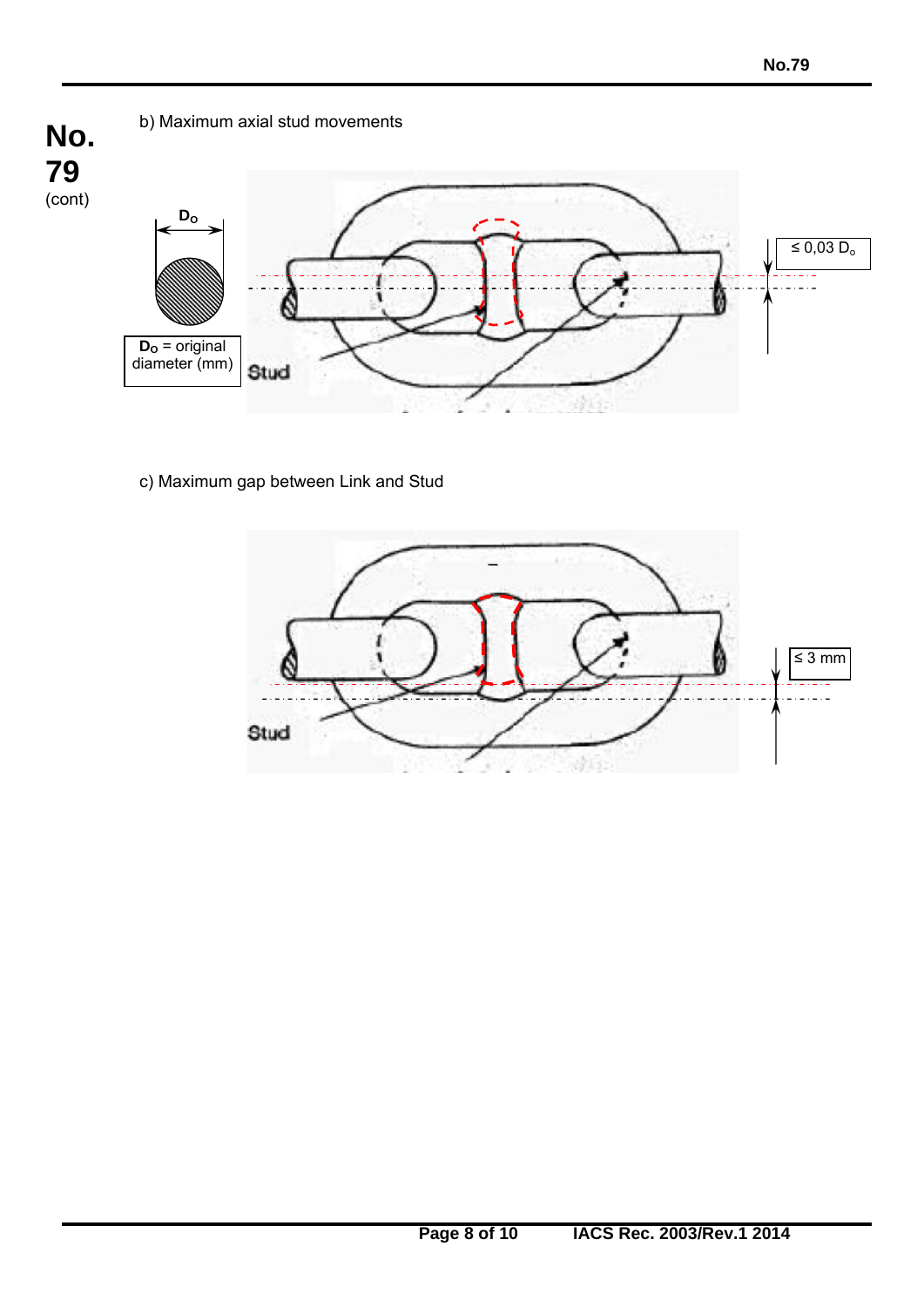3) Joining shackle

**No.** 

**79**  (cont)



4) End shackle